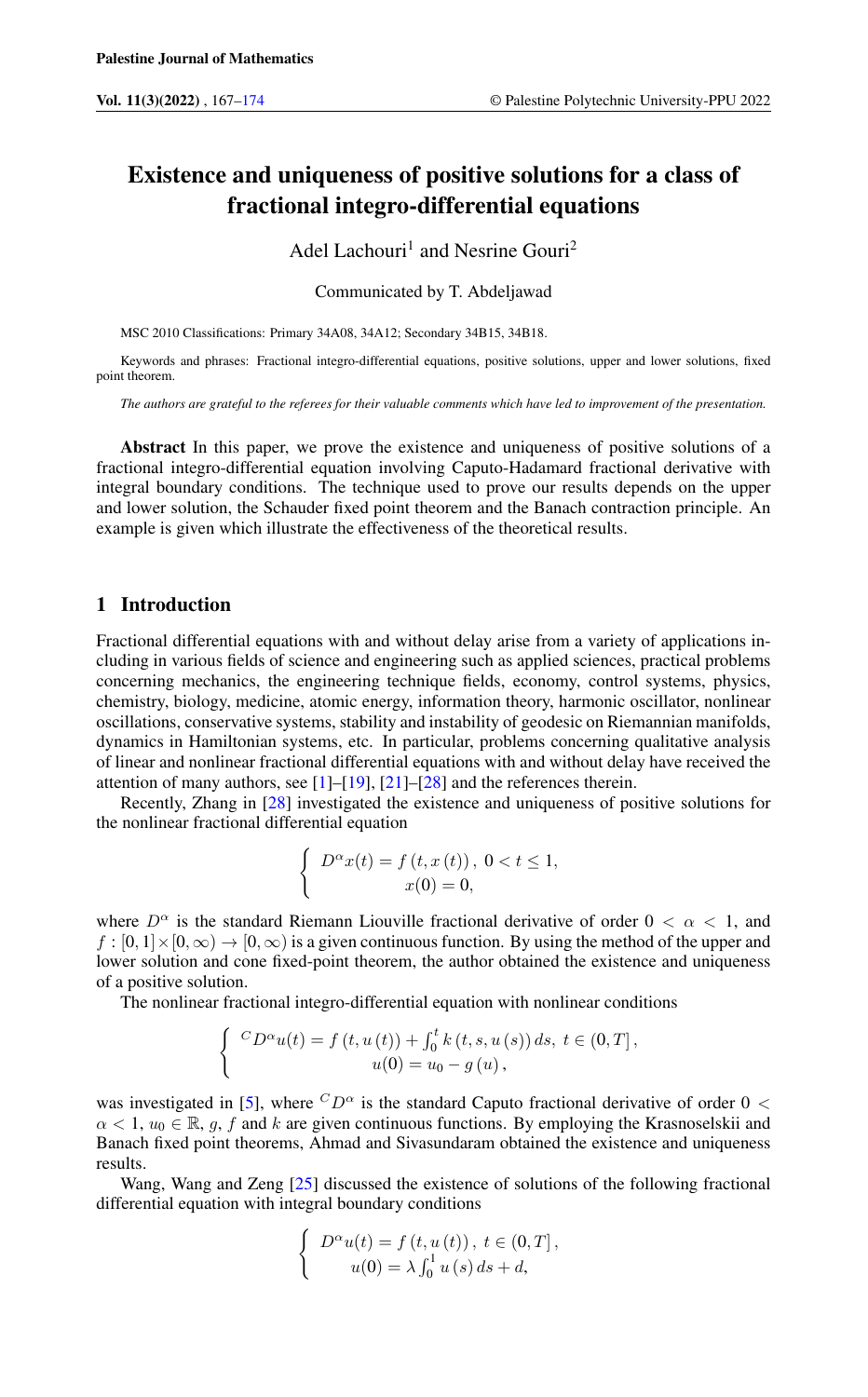where  $0 < \alpha < 1, \lambda \ge 0$ ,  $f : [0; T] \times \mathbb{R} \to \mathbb{R}$  is continuous. The authors applied the upper and lower solutions combined with a monotone iterative technique to obtain their main results.

In [\[1\]](#page-6-1), Abdo, Wahash and Panchal discussed the existence and uniqueness of positive solutions of the following nonlinear fractional differential equation with integral boundary conditions

$$
\begin{cases} C D^{\alpha}u(t) = f(t, u(t)), t \in [0, 1], \\ u(0) = \lambda \int_0^1 u(s) ds + d, \lambda \ge 0, d > 0, \end{cases}
$$

where  $0 < \alpha < 1$  and  $f : [0, 1] \times [0, \infty) \rightarrow [0, \infty)$  is a given continuous function. By using the method of the upper and lower solutions and Schauder and Banach fixed point theorems, the existence and uniqueness of solutions has been established.

Inspired and motivated by the works mentioned above. In this paper, we used the upper and lower solution method, Schauder fixed point theorem and Banach contraction principle to obtain the existence and uniqueness of a positive solution for the following fractional differential equations with integral boundary conditions

<span id="page-1-0"></span>
$$
\begin{cases} G_H \mathfrak{D}^{\alpha} u(t) = f(t, u(t)) + H \mathfrak{I}^{\beta} g(t, u(t)), \ t \in (1, T], \\ u(1) = \lambda \int_1^T k(s) u(s) \, ds + d, \ \lambda \ge 0, \ d > 0, \end{cases}
$$
 (1.1)

where  ${}^C_H\mathfrak{D}^\alpha$  is the Caputo Hadamard fractional derivative of order  $0 < \alpha \leq 1$ , and  ${}^H\mathfrak{I}^\beta$  is the Hadamard fractional integral of order  $\beta \in (0,1)$ ,  $f : [1, T] \times [0, \infty) \rightarrow [0, \infty)$ ,  $g : [1, T] \times$  $[0, \infty) \to [0, \infty)$  and  $k : [1, T] \to [0, \infty)$  are given continuous functions. g is non-decreasing on  $\overline{u}$ .

The organization of the rest of the paper divided of four sections. In Section 2, some notations, definitions of fractional calculus and fixed point theorems are presented. In Section 3, Some useful results about the existence and uniqueness of positive solution for problem [\(1.1\)](#page-1-0) are obtained. In Section 4, An example is presented which illustrates the effectiveness of the theoretical results.

# 2 Preliminaries

Some definitions, notations and results of the fractional calculus are introduced throughout this section which will be utilized in this paper. For more details we refer the reader to see [\[13,](#page-7-4) [19\]](#page-7-0).

Let  $J = [1, T]$ . Denote by  $C(J)$  the Banach space of all continuous functions defined on J endowed with the norm

$$
||u|| = \sup\left\{ |u(t)| : t \in J \right\}.
$$

And A a nonempty closed subset of  $C(J)$  defined as

$$
A = \{u(t) \in C \,(J) : u(t) \ge 0, t \in J\}.
$$

 $C^{n}(J)$  denotes the class of all real valued functions defined on J which have a continuous n th order derivative.

**Definition 2.1.** [\[13\]](#page-7-4) The Hadamard fractional integral of order  $\alpha > 0$  for a continuous function  $u : [1, \infty) \to \mathbb{R}$  is defined as

$$
{}^{H}\mathfrak{I}^{\alpha}u(t) = \frac{1}{\Gamma(\alpha)} \int_{1}^{t} \left(\log \frac{t}{s}\right)^{\alpha-1} u(s) \frac{ds}{s}, \alpha > 0.
$$

where Γ denotes the Gamma function.

**Definition 2.2.** [\[11\]](#page-6-3) The Caputo-Hadamard fractional derivative of order  $\alpha > 0$  for a function  $u : [1, \infty) \to \mathbb{R}$  is defined as

$$
{}_{H}^{C} \mathfrak{D}^{\alpha} u(t) = \frac{1}{\Gamma(n-\alpha)} \int_{1}^{t} \left( \log \frac{t}{s} \right)^{n-a-1} \delta^{n} u(s) \frac{ds}{s}, \ n-1 < \alpha < n,
$$

where  $\delta^n = \left(t \frac{d}{dt}\right)^n$ ,  $n \in \mathbb{N}$ .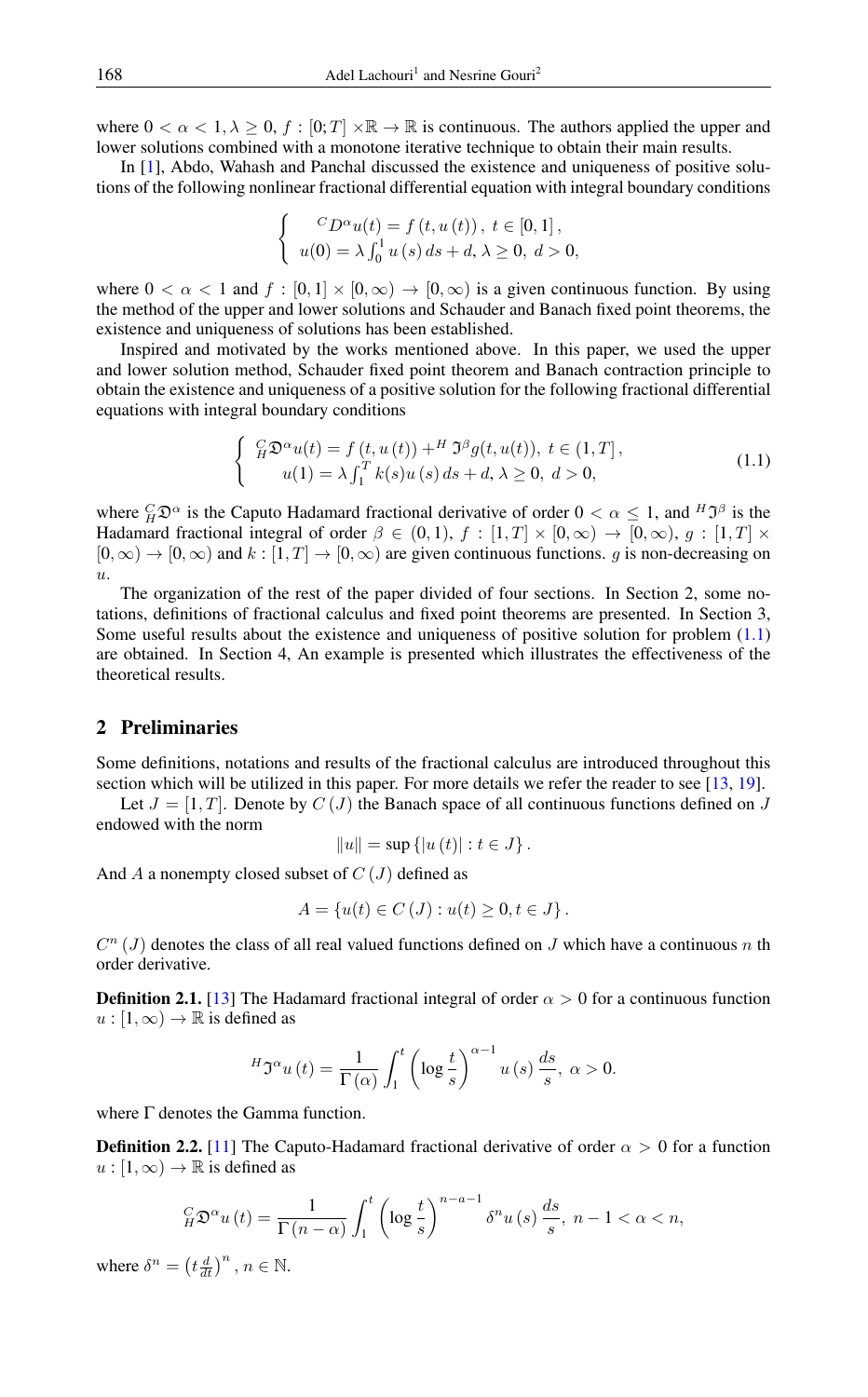<span id="page-2-0"></span>**Lemma 2.3.** [\[11\]](#page-6-3) Let  $n - 1 < \alpha \leq n$ ,  $n \in \mathbb{N}$  and  $u \in C^n(J)$ . Then the Caputo-Hadamard *fractional differential equation*

$$
{}_{H}^{C}\mathfrak{D}^{\alpha}u(t)=0,
$$

*has a solution*

$$
u(t) = \sum_{k=0}^{n-1} c_k \left(\log t\right)^k,
$$

*and the following formula holds:*

$$
{}^{H}\mathfrak{I}^{\alpha}\left({}_{H}^{C}\mathfrak{D}^{\alpha}u\left(t\right)\right) = u\left(t\right) - \sum_{k=0}^{n-1} c_{k} \left(\log t\right)^{k},
$$

*where*  $c_k \in \mathbb{R}, k = 0, 1, ..., n - 1$ *.* 

**Theorem 2.4.** *(Schauder's fixed point theorem [\[20\]](#page-7-5))* Let  $\Omega$  be a nonempty closed convex subset *of a Banach space* S and  $\Phi : \Omega \to \Omega$  *be a continuous compact operator. Then,*  $\Phi$  *has a fixed point in* Ω.

<span id="page-2-3"></span>Theorem 2.5. *(Banach contraction principle [\[20\]](#page-7-5)) Let* Ω *be a non-empty closed subset of a Banach space*  $(S, \|\. \|)$ , *then any contraction mapping*  $\Phi$  *of*  $\Omega$  *into itself has a unique fixed point.* 

**Definition 2.6.** A function  $u \in C^1(J)$  is said to be a solution of problem [\(1.1\)](#page-1-0) if u satisfies the equation  ${}_{H}^{C} \mathfrak{D}^{\alpha} u(t) = f(t, u(t)) + H \mathfrak{I}^{\beta} g(t, u(t))$ ,  $t \in J$  with integral boundary conditions  $u(1) = \lambda \int_1^T k(s) u(s) ds + d.$ 

**Definition 2.7.** A function  $u \in C^1(J)$  is called a positive solution of problem [\(1.1\)](#page-1-0) if  $u(t) \ge 0$ for all  $t \in J$  and u satisfies the problem [\(1.1\)](#page-1-0).

**Definition 2.8.** Let  $a, b \in \mathbb{R}^+$ , and  $b > a$ : For any  $u \in [a, b]$ , we define the upper-control function  $U(t, u) = \sup_{a \le \rho \le u} f(t, \rho)$ , and lower-control function  $L(t, u) = \inf_{u \le \rho \le b} f(t, \rho)$ .

Obviously,  $U(t, u)$  and  $L(t, u)$  are monotonous non-decreasing on [a, b] and

<span id="page-2-2"></span>
$$
L(t, u) \le f(t, u) \le U(t, u).
$$

# 3 Main Results

In this section, we shall give existence and uniqueness results of problem  $(1.1)$  and prove it. Before starting and proving the main result, we introduce the following lemma:

**Lemma 3.1.** Let  $u \in C(J)$ ,  $u'$  exists, then  $u$  is a solution of problem [\(1.1\)](#page-1-0) if and only if  $u$  is a *solution of the integral equation*

$$
u(t) = \frac{1}{\Gamma(\alpha)} \int_1^t \left( \log \frac{t}{s} \right)^{\alpha - 1} f(s, u(s)) \frac{ds}{s} + \frac{1}{\Gamma(\alpha + \beta)} \int_1^t \left( \log \frac{t}{s} \right)^{\alpha + \beta - 1} g(s, u(s)) \frac{ds}{s}
$$
  
+  $\lambda \int_1^T k(s) u(s) ds + d, t \in J.$  (3.1)

*Proof.* Suppose  $u(t)$  satisfies the problem [\(1.1\)](#page-1-0), then applying the Hadamard fractional integral  ${}^H\mathfrak{I}^\alpha$  to both sides of [\(4.1\)](#page-5-0), we have

<span id="page-2-1"></span>
$$
{}^{H}\mathfrak{I}^{\alpha} {}_{H}^{C}\mathfrak{D}^{\alpha}u(t) = {}^{H}\mathfrak{I}^{\alpha} (f(t, u(t)) + {}^{H}\mathfrak{I}^{\beta}g(t, u(t))),
$$

In view of Lemma  $(2.3)$ , we get

$$
u(t) = \frac{1}{\Gamma(\alpha)} \int_1^t \left( \log \frac{t}{s} \right)^{\alpha - 1} f(s, u(s)) \frac{ds}{s} + \frac{1}{\Gamma(\alpha + \beta)} \int_1^t \left( \log \frac{t}{s} \right)^{\alpha + \beta - 1} g(s, u(s)) \frac{ds}{s} + c_0.
$$
\n(3.2)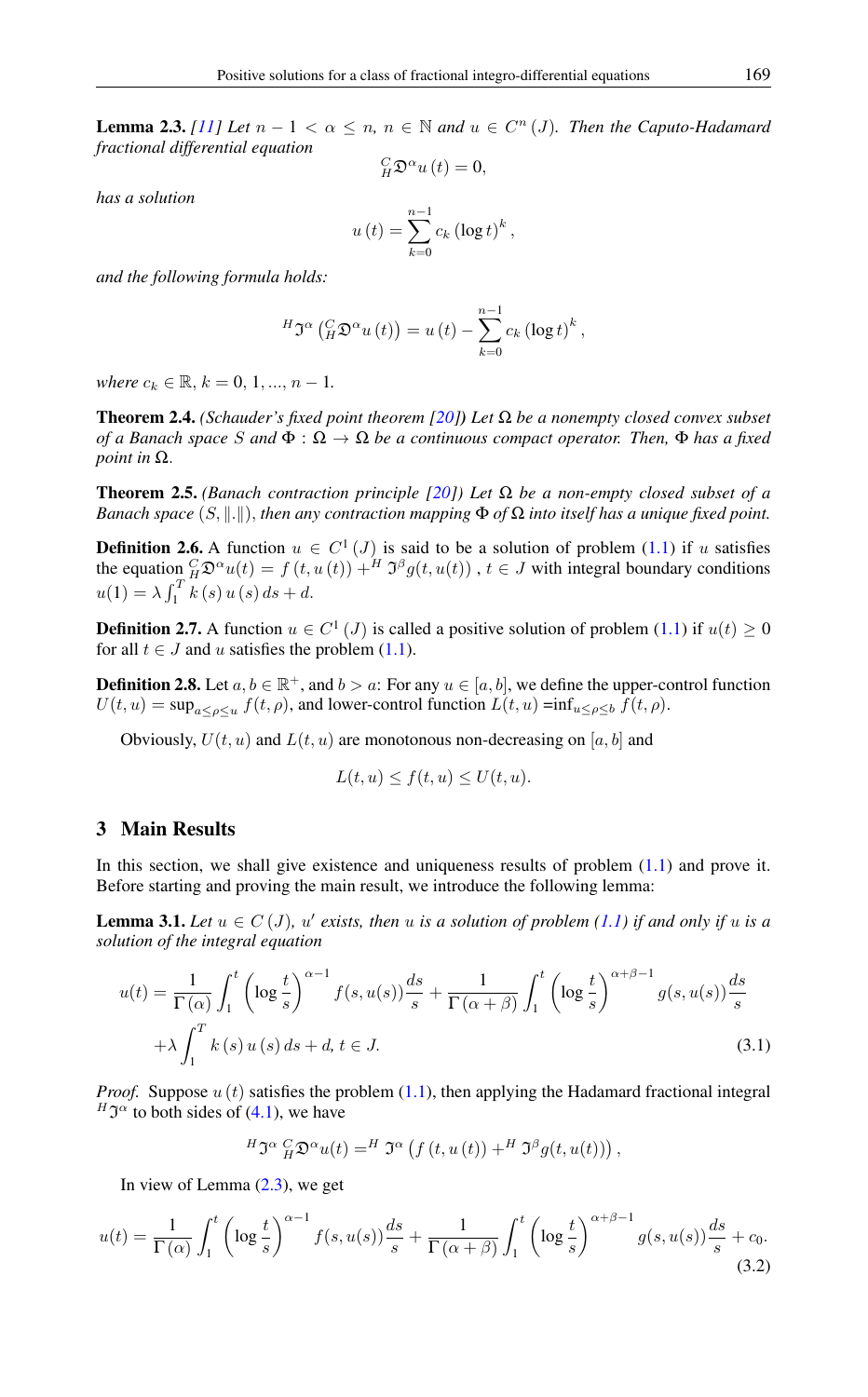Using the integral condition, we find

<span id="page-3-1"></span>
$$
c_0 = \lambda \int_1^T k(s) u(s) ds + d.
$$

Substituting the value of  $c_0$  into [\(3.2\)](#page-2-1), we obtain the integral equation [\(3.1\)](#page-2-2). The converse is followed by a direct computation that finishes the proof.  $\Box$ 

To transform [\(3.1\)](#page-2-2) to be applicable to Schauder's fixed point, we define the operator  $\Phi : A \rightarrow$ A by

$$
\left(\Phi u\right)(t) = \frac{1}{\Gamma(\alpha)} \int_{1}^{t} \left(\log \frac{t}{s}\right)^{\alpha - 1} f(s, u(s)) \frac{ds}{s} + \frac{1}{\Gamma(\alpha + \beta)} \int_{1}^{t} \left(\log \frac{t}{s}\right)^{\alpha + \beta - 1} g(s, u(s)) \frac{ds}{s}
$$

$$
+ \lambda \int_{1}^{T} k\left(s\right) u\left(s\right) ds + d, t \in J. \tag{3.3}
$$

where figured fixed point must satisfy the identity operator equation  $\Phi u = u$ .

We introduce the following assumptions

(H1) Let  $u^*, u_* \in A$  such that  $a \leq u_* (t) \leq u^* (t) \leq b$  and

$$
\begin{cases} G_H \mathfrak{D}^{\alpha} u^*(t) - H \mathfrak{I}^{\beta} g(t, u^*(t)) \ge U(t, u^*(t)), \\ G_H \mathfrak{D}^{\alpha} u_*(t) - H \mathfrak{I}^{\beta} g(t, u_*(t)) \le L(t, u_*(t)), \end{cases}
$$

for any  $t \in J$ .

(H2) For  $t \in J$ , and  $u, v \in [0, \infty)$ , there exist two positives number  $l_f$  and  $l_g$  such that

$$
|f(t, u) - f(t, v)| \leq l_f |u - v|,
$$
  

$$
|g(s, u) - g(s, v)| \leq l_g |u - v|.
$$

The function  $u^*$  and  $u_*$  are respectively called the pair of upper and lower solutions for problem  $(1.1).$  $(1.1).$ 

The first result is based on the Schauder fixed point theorem.

<span id="page-3-0"></span>Theorem 3.2. *Assume that (H1) is satisfied, then problem[\(1.1\)](#page-1-0) has at least one positive solution.*

*Proof.* Let  $\Omega = \{u \in A : u_*(t) \leq u(t) \leq u^*(t), t \in J\}$  endowed with the norm  $||u|| = \max_{t \in J} |u(t)|$ , then we have  $||u|| \leq b$ . Hence,  $\Omega$  is convex bounded and closed subset of the Banach space  $C(J)$ . Notice that continuity of the operator  $\Phi$  follows from that of the functions f and g. Now, if  $u \in \Omega$ , there exist two positives constants  $c_f, c_g$  such that

$$
\max \{ f(t, u(t)) : t \in J, \, u(t) \le b \} < c_f,
$$
\n
$$
\max \{ g(t, u(t)) : t \in J, u(t) \le b \} < c_g,
$$

Then

$$
\begin{split}\n&|\left(\Phi u\right)(t)| \\
&\leq \frac{1}{\Gamma(\alpha)} \int_{1}^{t} \left( \log \frac{t}{s} \right)^{\alpha - 1} |f(s, u(s))| \frac{ds}{s} + \frac{1}{\Gamma(\alpha + \beta)} \int_{1}^{t} \left( \log \frac{t}{s} \right)^{\alpha + \beta - 1} |g(s, u(s))| \frac{ds}{s} \\
&+ \lambda \int_{1}^{T} k(s) |u(s)| \, ds + d \\
&\leq \frac{c_f \left( \log T \right)^{\alpha}}{\Gamma(\alpha + 1)} + \frac{c_g \left( \log T \right)^{\alpha + \beta}}{\Gamma(\alpha + \beta + 1)} + \lambda b k^* \left( T - 1 \right) + d,\n\end{split}
$$

where  $k^* = \sup_{t \in J} k(t)$ , thus

$$
\|\Phi u\| \le \frac{c_f \left(\log T\right)^{\alpha}}{\Gamma(\alpha+1)} + \frac{c_g \left(\log T\right)^{\alpha+\beta}}{\Gamma(\alpha+\beta+1)} + \lambda b k^* \left(T-1\right) + d.
$$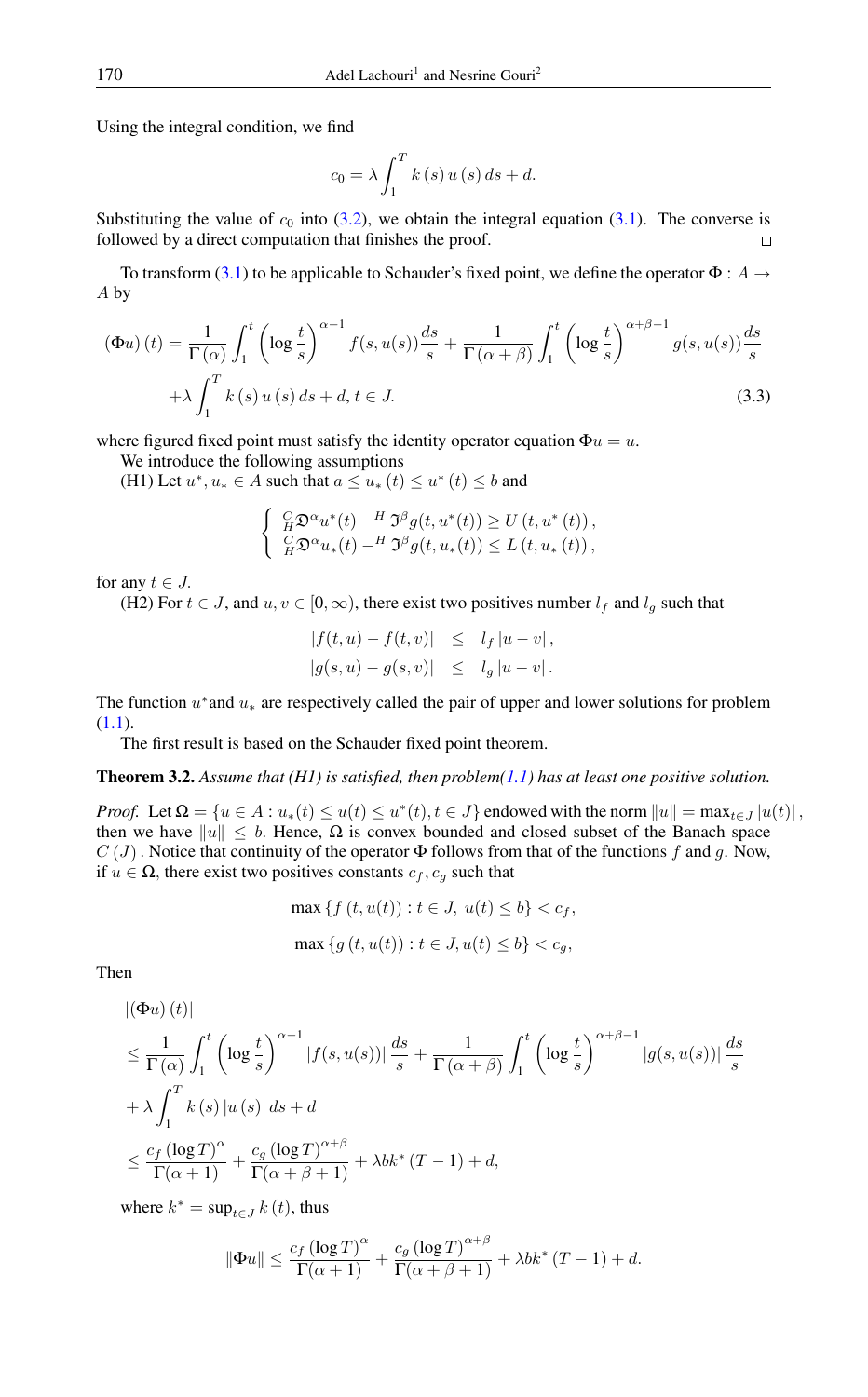Hence,  $\Phi(\Omega)$  is uniformly bounded. Next, we prove the equicontinuity of  $\Phi(\Omega)$ . For each  $u \in \Omega$ . Then for  $t_1, t_2 \in [1, T]$  with  $t_1 < t_2$ , we have

$$
|\Phi u(t_2) - \Phi u(t_1)| \leq \frac{1}{\Gamma(\alpha)} \int_1^{t_1} \left[ (\log \frac{t_1}{s})^{\alpha - 1} - (\log \frac{t_2}{s})^{\alpha - 1} \right] |f(s, u(s))| \frac{ds}{s}
$$
  
+ 
$$
\frac{1}{\Gamma(\alpha)} \int_{t_1}^{t_2} (\log \frac{t_2}{s})^{\alpha - 1} |f(s, u(s))| \frac{ds}{s}
$$
  
+ 
$$
\frac{1}{\Gamma(\alpha + \beta)} \int_1^{t_1} \left[ \left( \log \frac{t_2}{s} \right)^{\alpha + \beta - 1} - \left( \log \frac{t_1}{s} \right)^{\alpha + \beta - 1} \right] |g(s, u(s))| \frac{ds}{s}
$$
  
+ 
$$
\frac{1}{\Gamma(\alpha)} \int_{t_1}^{t_2} \left( \log \frac{t_2}{s} \right)^{\alpha + \beta - 1} |g(s, u(s))| \frac{ds}{s}
$$
  

$$
\leq \frac{c_f}{\Gamma(\alpha + 1)} \left[ 2(\log \frac{t_2}{t_1})^{\alpha} + (\log t_1)^{\alpha} - (\log t_2)^{\alpha} \right]
$$
  
+ 
$$
\frac{c_g}{\Gamma(\alpha + \beta + 1)} \left[ (\log t_2)^{\alpha + \beta} - (\log t_1)^{\alpha + \beta} \right]
$$
  

$$
\leq \frac{2c_f}{\Gamma(\alpha + 1)} (\log \frac{t_2}{t_1})^{\alpha} + \frac{c_g}{\Gamma(\alpha + 2)} \left( (\log t_2)^{\alpha + \beta} - (\log t_1)^{\alpha + \beta} \right).
$$

As  $t_1 \rightarrow t_2$ . We see that the right hand side of the above inequality tends to zero and the convergence is independent of *u* in Ω, which means  $\Phi(\Omega)$  is equicontinuous. The Arzela-Ascoli Theorem implies that  $\Phi : \Omega \to A$  is compact. The only thing to apply Schauder fixed point is to prove that  $\Phi(\Omega) \subset \Omega$ . For any  $u \in \Omega$ , then  $u_*(t) \le u(t) \le u^*(t)$  and by (H1), we have

$$
\begin{split}\n&\left(\Phi u\right)(t) \\
&= \frac{1}{\Gamma(\alpha)} \int_{1}^{t} \left( \log \frac{t}{s} \right)^{\alpha-1} |f(s, u(s))| \frac{ds}{s} + \frac{1}{\Gamma(\alpha+\beta)} \int_{1}^{t} \left( \log \frac{t}{s} \right)^{\alpha+\beta-1} |g(s, u(s))| \frac{ds}{s} \\
&+ \lambda \int_{1}^{T} k(s) u(s) ds + d \\
&\leq \frac{1}{\Gamma(\alpha)} \int_{1}^{t} \left( \log \frac{t}{s} \right)^{\alpha-1} U(s, u(s)) \frac{ds}{s} + \frac{1}{\Gamma(\alpha+\beta)} \int_{1}^{t} \left( \log \frac{t}{s} \right)^{\alpha+\beta-1} |g(s, u(s))| \frac{ds}{s} \\
&+ \lambda \int_{1}^{T} k(s) u(s) ds + d \\
&\leq \frac{1}{\Gamma(\alpha)} \int_{1}^{t} \left( \log \frac{t}{s} \right)^{\alpha-1} U(s, u^{*}(s)) \frac{ds}{s} + \frac{1}{\Gamma(\alpha+\beta)} \int_{1}^{t} \left( \log \frac{t}{s} \right)^{\alpha+\beta-1} |g(s, u^{*}(s))| \frac{ds}{s} \\
&+ \lambda \int_{1}^{T} k(s) u^{*}(s) ds + d \\
&\leq u^{*}(t),\n\end{split}
$$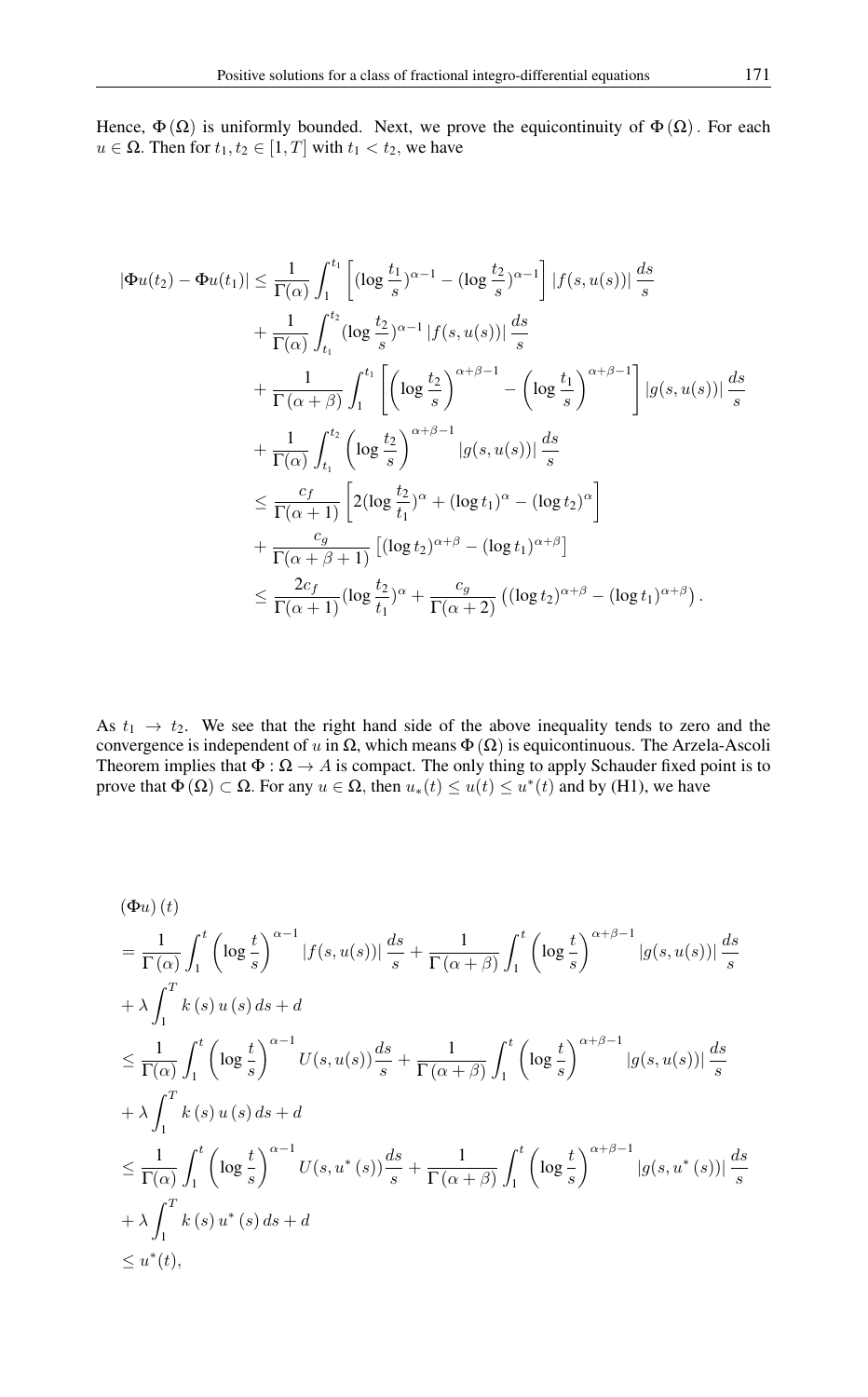and

$$
\begin{split}\n&\left(\Phi u\right)(t) \\
&= \frac{1}{\Gamma(\alpha)} \int_{1}^{t} \left( \log \frac{t}{s} \right)^{\alpha-1} |f(s, u(s))| \frac{ds}{s} + \frac{1}{\Gamma(\alpha+\beta)} \int_{1}^{t} \left( \log \frac{t}{s} \right)^{\alpha+\beta-1} |g(s, u(s))| \frac{ds}{s} \\
&+ \lambda \int_{1}^{T} k(s) u(s) ds + d \\
&\geq \frac{1}{\Gamma(\alpha)} \int_{1}^{t} \left( \log \frac{t}{s} \right)^{\alpha-1} L(s, u(s)) \frac{ds}{s} + \frac{1}{\Gamma(\alpha+\beta)} \int_{1}^{t} \left( \log \frac{t}{s} \right)^{\alpha+\beta-1} |g(s, u(s))| \frac{ds}{s} \\
&+ \lambda \int_{1}^{T} k(s) u(s) ds + d \\
&\geq \frac{1}{\Gamma(\alpha)} \int_{1}^{t} \left( \log \frac{t}{s} \right)^{\alpha-1} L(s, u_{*}(s)) \frac{ds}{s} + \frac{1}{\Gamma(\alpha+\beta)} \int_{1}^{t} \left( \log \frac{t}{s} \right)^{\alpha+\beta-1} |g(s, u_{*}(s))| \frac{ds}{s} \\
&+ \lambda \int_{1}^{T} k(s) u_{*}(s) ds + d \\
&\geq u_{*}(t).\n\end{split}
$$

Hence,  $u_*(t) \leq (\Phi u)(t) \leq u^*(t), t \in J$ , that is ,  $\Phi(\Omega) \subset \Omega$ . According to Schauder fixed point theorem, the operator  $\Phi$  has at least one fixed point  $u \in \Omega$ . Therefore, problem [\(1.1\)](#page-1-0) has at least one positive solution.  $\Box$ 

The second result is based on the Banach contraction principle.

<span id="page-5-2"></span>Theorem 3.3. *Assume that (H2) is satisfied and*

<span id="page-5-1"></span>
$$
\left(\frac{l_f\left(\log T\right)^{\alpha}}{\Gamma(\alpha+1)} + \frac{l_g\left(\log T\right)^{\alpha+\beta}}{\Gamma(\alpha+\beta+1)} + \lambda k^*\left(T-1\right)\right) < 1. \tag{3.4}
$$

Then problem  $(1.1)$  has a unique positive solution.

*Proof.* From Theorem [\(3.2\)](#page-3-0), it follows that problem [\(1.1\)](#page-1-0) has at least one positive solution. Hence, we need only to prove that the operator defined in  $(3.3)$  is a contraction in  $\Omega$ . In fact, for each  $u, v \in \Omega$ , we have

$$
\begin{split} \left| \left( \Phi u \right)(t) - \left( \Phi v \right)(t) \right| &\leq \frac{1}{\Gamma(\alpha)} \int_{1}^{t} \left( \log \frac{t}{s} \right)^{\alpha - 1} \left| f(s, u(s)) - f(s, v(s)) \right| \frac{ds}{s} \\ &+ \frac{1}{\Gamma(\alpha + \beta)} \int_{1}^{t} \left( \log \frac{t}{s} \right)^{\alpha + \beta - 1} \left| g(s, u(s)) - g(s, v(s)) \right| \frac{ds}{s} \\ &+ \lambda k^* \int_{1}^{T} \left| u(s) - v(s) \right| ds \\ &\leq \left( \frac{l_f \left( \log T \right)^{\alpha}}{\Gamma(\alpha + 1)} + \frac{l_g \left( \log T \right)^{\alpha + \beta}}{\Gamma(\alpha + \beta + 1)} + \lambda k^* \left( T - 1 \right) \right) \left\| u - v \right\|. \end{split}
$$

From [\(3.4\)](#page-5-1),  $\Phi$  is a contraction. As a result of Theorem [2.5,](#page-2-3)  $\Phi$  has a unique fixed point that is the corresponding unique positive solution of the problem  $(1.1)$ . This finishes the proof.  $\Box$ 

#### 4 Example

As an application of our result, we consider the following fractional integro-differential equation with integral boundary condition

<span id="page-5-0"></span>
$$
\begin{cases} G_H \mathfrak{D}^{\frac{1}{2}} u(t) = \frac{\sin(t)}{\exp(t^2 - 1) + 7} \left( \frac{|u|}{|u| + 1} \right) + \frac{1}{4} I^{\frac{1}{4}} \frac{u(t)}{\exp(t - 1)}, \ t \in (1, e],\\ u(1) = \frac{1}{6} \int_1^e \frac{1}{t} u(s) \, ds + \frac{1}{10} . \end{cases} \tag{4.1}
$$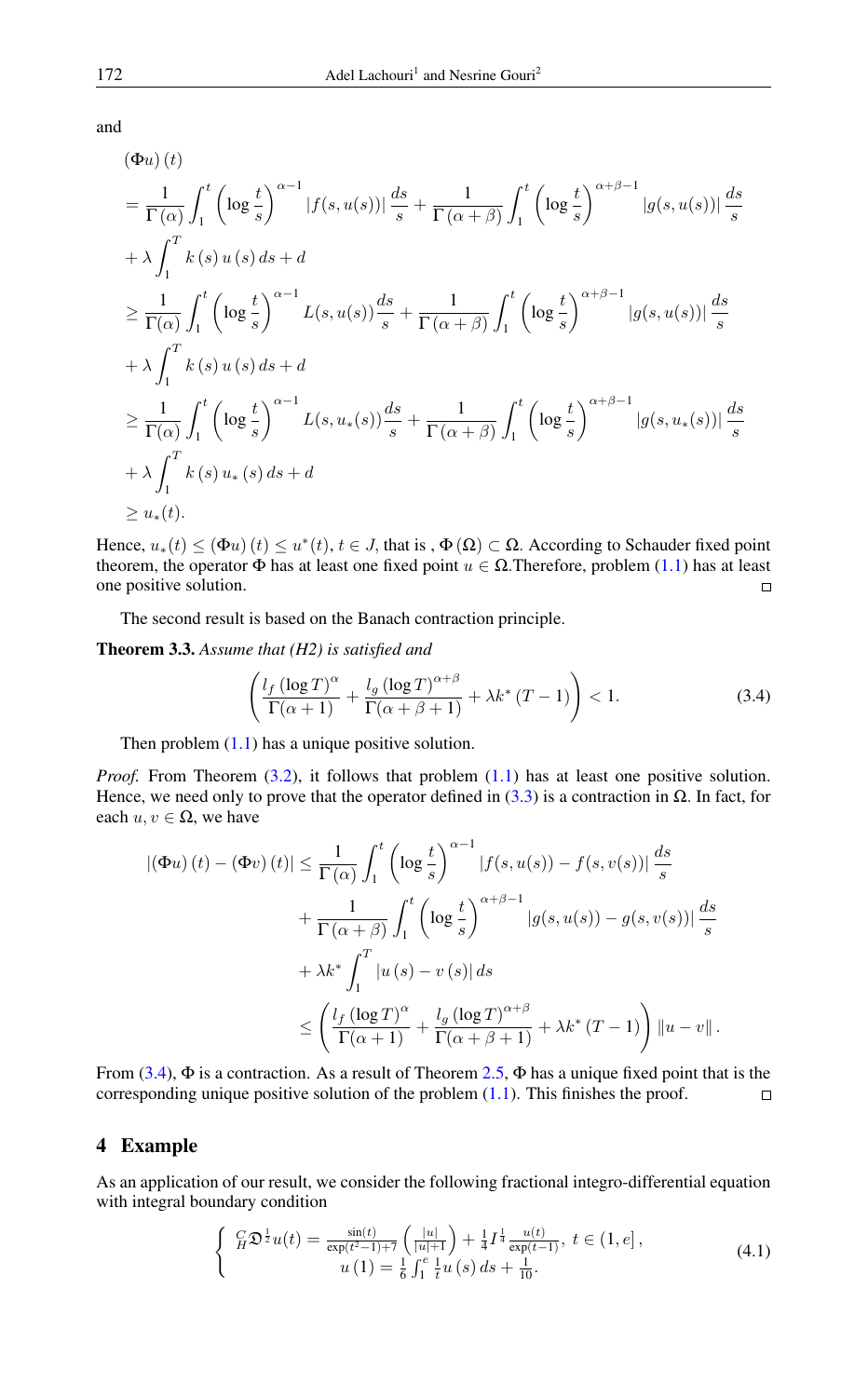Where  $\alpha = \frac{1}{2}, \beta = \frac{1}{4}, \lambda = \frac{1}{6}, d = \frac{1}{10}, f(t, u) = \frac{\sin(t)}{\exp(t^2 - 1) + 7} \left( \frac{|u|}{|u| + 1} \right)$  $\frac{|u|}{|u|+1}$ ),  $g(t,u) = \frac{u}{4\exp(t-1)}$  and  $k(t) = \frac{1}{t}.$ 

Since f, g and k are continuous positive functions, g is non-decreasing on u. For  $u, v \in$  $[0, \infty)$ , we have

$$
|f(t, u) - f(t, v)| = \left| \frac{\sin(t)}{\exp(t^2 - 1) + 7} \left( \frac{|u|}{|u| + 1} - \frac{|v|}{|v| + 1} \right) \right|
$$
  

$$
\leq \frac{1}{\exp(t^2 - 1) + 7} \left( \frac{|u - v|}{(1 + |u|)(1 + |v|)} \right)
$$
  

$$
\leq \frac{1}{8} |u - v|,
$$

and

$$
|g(t, u) - g(t, v)|
$$
 =  $\frac{1}{4 \exp(t - 1)} |u - v|$   
  $\leq \frac{1}{4} |u - v|$ .

Thus, the assumption (H2) is satisfied with  $l_f = \frac{1}{8}$ , and  $l_g = \frac{1}{4}$ . We will check that condition [\(3.4\)](#page-5-1) is satisfied. Indeed

$$
\frac{l_f (\log T)^{\alpha}}{\Gamma(\alpha+1)} + \frac{l_g (\log T)^{\alpha+\beta}}{\Gamma(\alpha+\beta+1)} + \lambda k^* (T-1)
$$
  
\approx 0.7 < 1.

Then by Theorem  $(3.3)$ , the problem  $(4.1)$  has a unique positive solution.

#### <span id="page-6-0"></span>References

- <span id="page-6-1"></span>[1] M. A. Abdo, H. A. Wahash and S. K. Panchal, Positive solutions of a fractional differential equation with integral boundary conditions, *J. Appl. Math. Mech.* 17, 5–15 (2018).
- [2] M. S. Abdo, T. Abdeljawad, S. M. Ali, K. Shah and F. Jarad, Existence of positive solutions for weighted fractional order differential equations, *Chaos, Solitons & Fractals.* 141, 110341 (2020).
- [3] R. P. Agarwal, Y. Zhou and Y. He, Existence of fractional functional differential equations, *Comput. Math. Appl.* 59, 1095–1100 (2010).
- [4] B. Ahmad and S. K. Ntouyas, Existence and uniqueness of solutions for Caputo-Hadamard sequential fractional order neutral functional differential equations, Electron, *Elec. J. Diff. Equ.,* 2017, 1–11 (2017).
- <span id="page-6-2"></span>[5] B. Ahmad and S. Sivasundaram, Some existence results for fractional integro-differential equations with nonlinear conditions, *Commun. Appl. Anal.* 12, 107–112 (2008).
- [6] A. Ardjouni and A. Djoudi, Positive solutions for nonlinear Caputo-Hadamard fractional differential equations with integral boundary conditions, *Open Journal of Mathematical Analysis.* 3(1), 62–69 (2019).
- [7] A. Ardjouni, A. Lachouri and A. Djoudi, Existence and uniqueness results for nonlinear hybrid implicit Caputo-Hadamard fractional differential equations, *Open Journal of Mathematical Analysis.* 3(2), 106– 111 (2019).
- [8] A. Ardjouni and A. Djoudi, Existence and uniqueness of positive solutions for first-order nonlinear Liouville-Caputo fractional differential equations, *Sao Paulo J. Math. Sci.* 14, 381–390 (2020).
- [9] A. Ardjouni and A. Djoudi, Positive solutions for nonlinear Hadamard fractional differential equations with integral boundary conditions, *AIMS Mathematics.* 4(4), 1101–1113 (2019).
- [10] A. Chidouh, A. Guezane-Lakoud and R. Bebbouchi, Positive solutions of the fractional relaxation equation using lower and upper solutions, *Vietnam J. Math.* 44(4), 739–748 (2016).
- <span id="page-6-3"></span>[11] F. Jarad, T. Abdeljawad and D. Baleanu, Caputo-type modification of the Hadamard fractional derivatives, *Adv. Diff. Equa.* 2012(142), 1–8 (2012).
- [12] M. B. Jeelani, A. M. Saeed, M. S. Abdo and K. Shah, Positive solutions for fractional boundary value problems under a generalized fractional operator, *Math. Meth. Appl. Sci.* 44(11), 9524–9540 (2021).